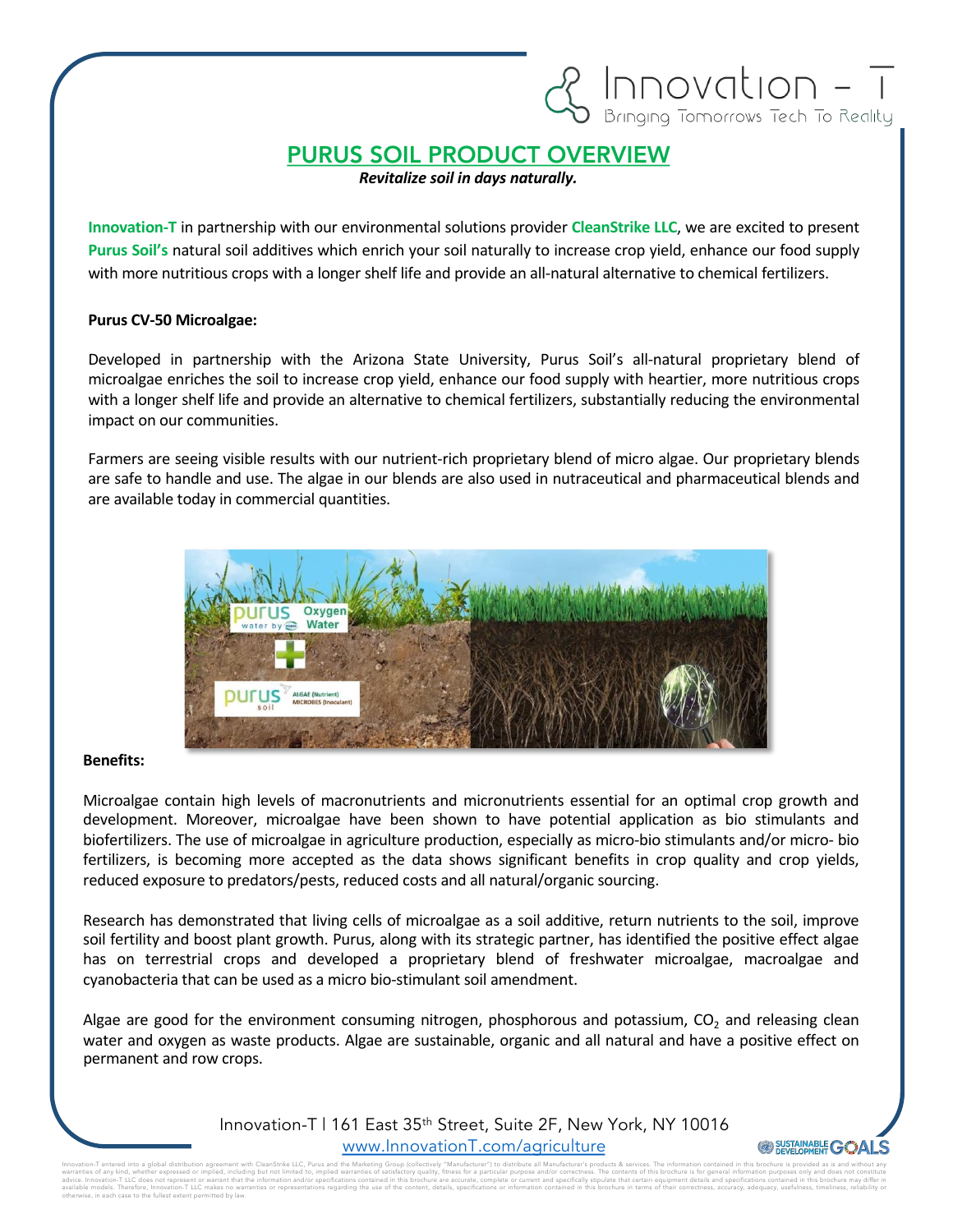*Revitalize soil in days naturally.*

#### **Benefits Continued:**

Microalgae contain high levels of macronutrients and micronutrients essential for an optimal crop growth and development. Moreover, microalgae showed to have potential application as bio stimulants and biofertilizers. The use of microalgae in agriculture productions, especially as micro bio stimulants and/or micro bio fertilizers, is becoming more accepted as the data shows significant benefits in crop quality and crop yields, reduced exposure to predators/pests, reduced costs and all natural/organic sourcing.

- 
- Health soil acidity and PH levels Better crop yields (30%)
- 
- 
- 

**Agricultural Intrinsic Benefits Agricultural Economic Benefits**

 $\&$  Innovation –  $\frac{1}{10}$ 

- Improved plant absorption of nutrients Enhanced market advantages (first to market)
	-
- Great water retention **•** Reduction **•** Reduction in watering costs
- Ween & pest resistance Lower cost than traditional soil treatments
- Healthier plants &soil Longer shelf life reduces waste



#### **Growing Microalgae:**

Purus Soil has developed a system to grow a proprietary blend of naturally grown, high-protein (45%) singlecelled freshwater micro-algae species.

We grow our microalgae, in partnership with Arizona State University, in controlled systems called photobioreactors. That process ensures that the microalgae receive the precise amount of light, Filtered air and water, nutrients and carbon dioxide which are optimal for promoting photosynthesis that boosts crop proliferation and yield.

> Innovation-T | 161 East 35th Street, Suite 2F, New York, NY 10016 [www.InnovationT.com/agricult](http://www.innovationt.com/agriculture)ure

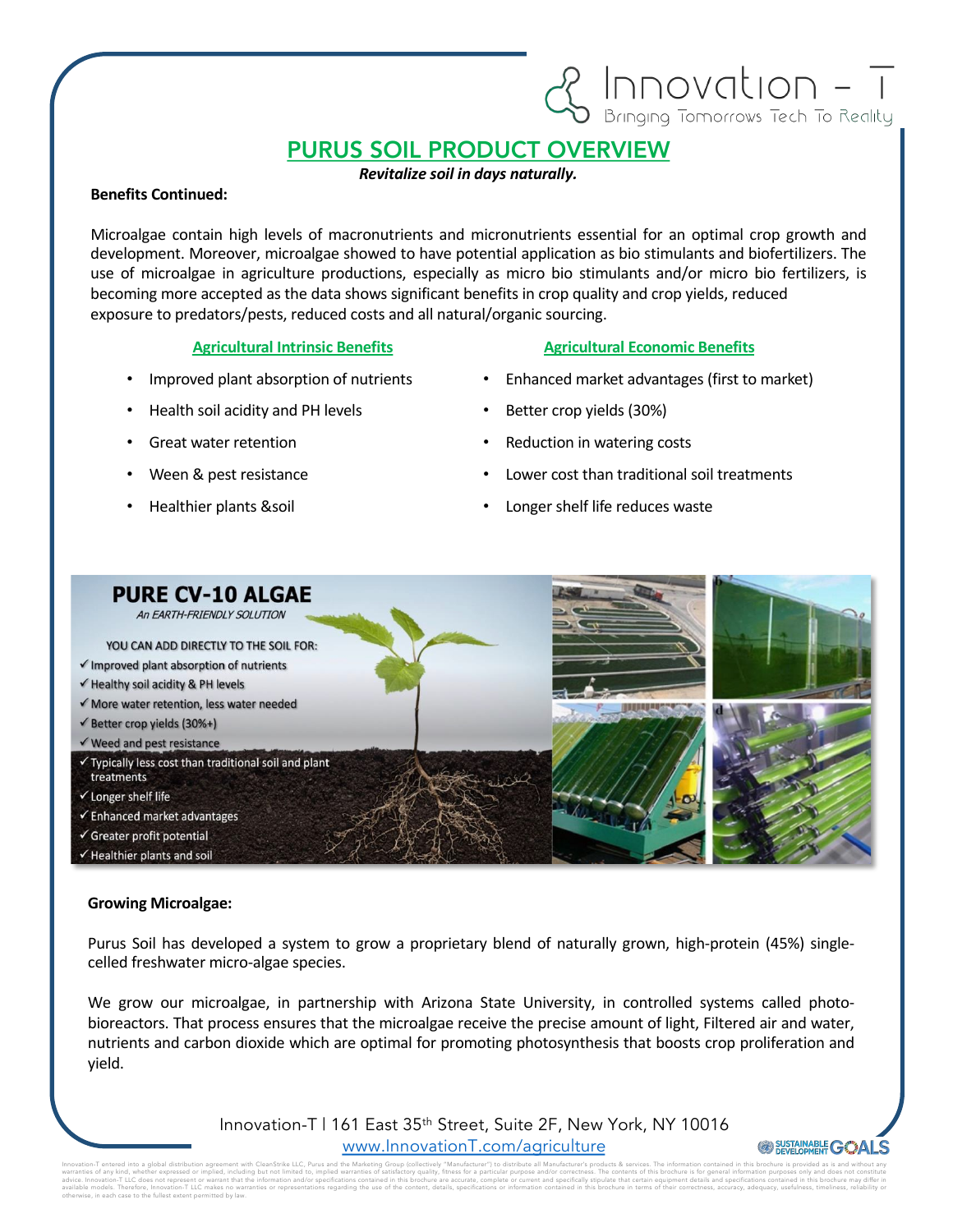*Revitalize soil in days naturally.*

#### **Case Study:**

The purpose of the field trial was to compare CV-50 as a soil amendment in a test garden of collard greens and Blue Lake bush beans in coastal SC. The primary outcome measures were plant growth and yield.

Overview of Results: The use of Purus Soil CV-50 microalgae as a soil conditioner resulted in a 50% increased yield of collard greens biomass. Blue Lake bush bean plants and soil conditioned with CV-50 yielded 168% more beans by weight and a 66% increased yield in total number of beans harvested.

A recent study concluded that "These results could contribute to the replacement of usual synthetic fertilizers in future farming." Another study concluded that microalgae " provides an economical and environmentally friendly method of enhancing crop production.



 $\bigotimes_{\text{Bringing Tomorrows}\ \overline{\text{Technorous}}}\ \overline{\text{I}}_{\text{Bending}}$ 

An upstate New York CBD hemp grower reported a 100% germination rate, with plants "growing to the second phase, and repotting, in two thirds the time as our time-tested SOPs". Additionally, "plants responded with considerably more, and heartier, vegetation, and ultimately higher yields". Treated plants "had ZERO aphids, ZERO powdery mildew and ZERO fungus growth. Our growers do not wish to ever grow without this algae."

### Product Pricing

| <b>PRODUCT</b>       | <b>BOTTLE SIZE</b>           | <b>COVERAGE AREA</b>         | UNIT PRICING |        |
|----------------------|------------------------------|------------------------------|--------------|--------|
| Purus Pure CV-50-32  | 32 oz. Bottle (1 Quart)      | (5) Five Acre Application    | \$           | 79.77  |
| Purus Pure CV-50-128 | 128 oz. Bottle (1 Gallon)    | (20) Twenty Acre Application | \$           | 299.77 |
| Purus Pure CV-50-320 | 320 oz. Bottle (2.5 Gallons) | (50) Fifty Acre Application  | S            | 699.77 |

*\*All pricing excludes delivery, installation, applicable taxes, and any import & export fees. Pricing subject to change.*

### Innovation-T | 161 East 35th Street, Suite 2F, New York, NY 10016 [www.InnovationT.com/agricult](http://www.innovationt.com/agriculture)ure

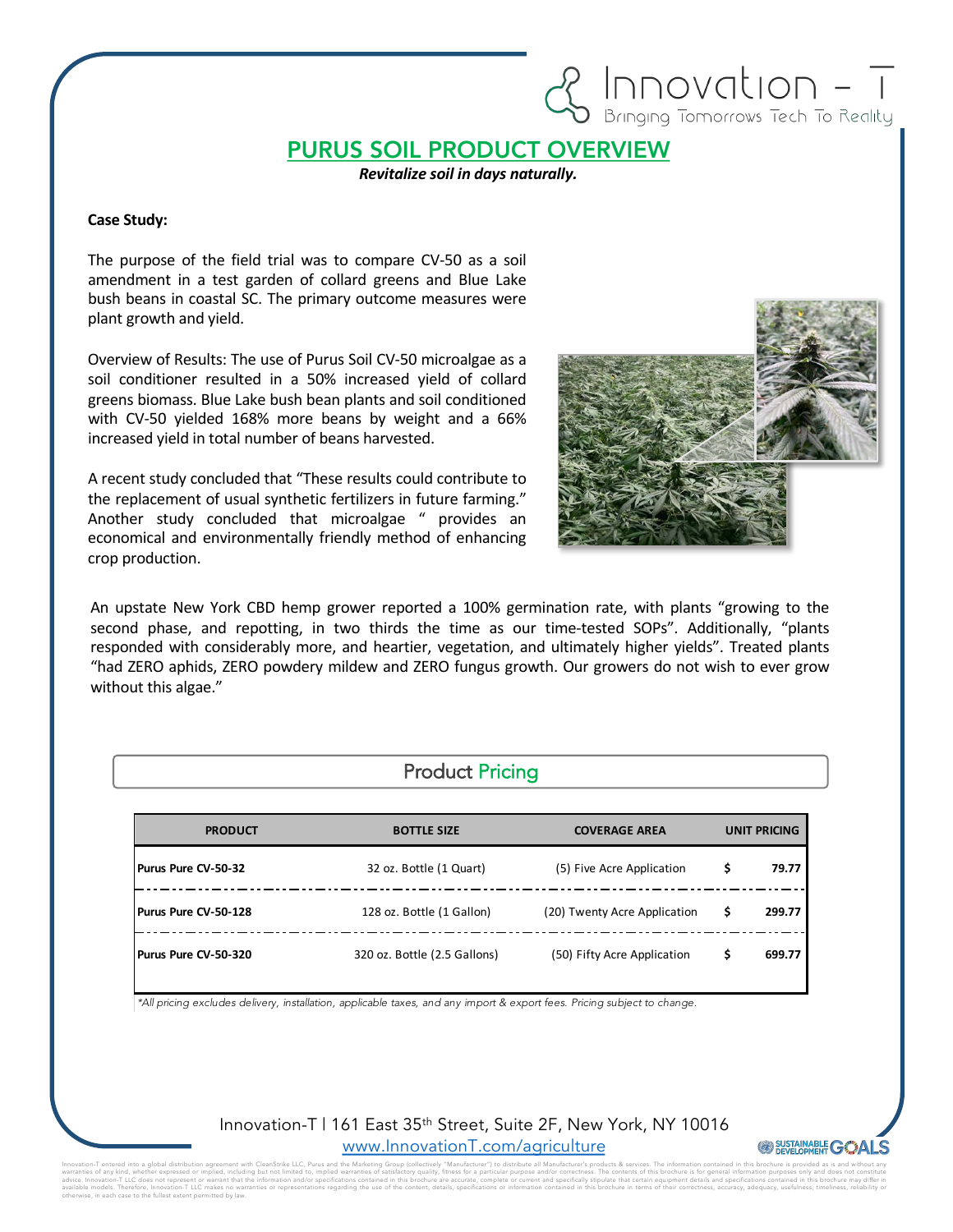*Revitalize soil in days naturally.*

#### *RECENT REFERENCE LETTER PROVIDED TO PURUS SOIL.*



Dear John.

Thanks for working with us this winter, developing the perfect algae for our needs, working with CBD hemp plants. Throughout the months, we have used the different Purus algae mixes at every step of the way, from propagation through harvest and we are delighted with the results of the chlorella mixture in particular, and for a multitude of reasons.

First, our germination rate with the chlorella algae was 100%, which was astounding enough. But the rate at which our seedlings grew was beyond encouraging, literally growing to the second phase, and repotting in two-thirds the time as our time-tested SOPs

Second, the stems on the plants that we used the chlorella algae were much heartier than those we grew with our standard SOPs. There was a very visible difference. The plants also responded with considerably more vegetation and ultimately higher yields, although by the end of the experiment, we were using the algae on all of our plants so the difference is difficult to say.

Third was pest, mildew and fungus control. I was skeptical of your claims. I was. But you were accurate. The plants we fed the chlorella algae to had ZERO aphids, ZERO powdery mildew and zero fungus growth. It was incredible. We did experience some algae growth in some of the pots but it may have been to overfeeding. All of these issues were held in check, with considerable effort, but still appeared on most of our plants without the chlorella algae in their diets, until we added the algae to their diets. No sulfur burning, no spraying necessary.

We found that the chlorella is a terrific supplement to our current SOPs, as opposed to a replacement. It is better to continue with a good microbes program, however, our growers DO NOT wish to ever grow without this algae



 $\alpha$  Innovation -  $\overline{a}$ <br>Bringing Tomorrows Tech To Reality

program. Our growers have, however, stated that they will not stop using the algae unless it is actually improved upon, which would be an amazing accomplishment.

Congratulations on an amazing product. We will have all of our farmers using it throughout the season.

Looking forward to a prosperous harvest.

Sincerely,

**Eric Blazak CEO Bristol Extracts** continued to the diam's state





 $\begin{tabular}{c|c|c|c|c} \hline \multicolumn{4}{c|c|c|c} \hline \multicolumn{4}{c|c|c} \hline \multicolumn{4}{c|c|c} \hline \multicolumn{4}{c|c|c} \hline \multicolumn{4}{c|c|c} \hline \multicolumn{4}{c|c|c} \hline \multicolumn{4}{c|c|c} \hline \multicolumn{4}{c|c|c} \hline \multicolumn{4}{c|c|c} \hline \multicolumn{4}{c|c|c} \hline \multicolumn{4}{c|c|c} \hline \multicolumn{4}{c|c|c} \hline \multicolumn{4}{$